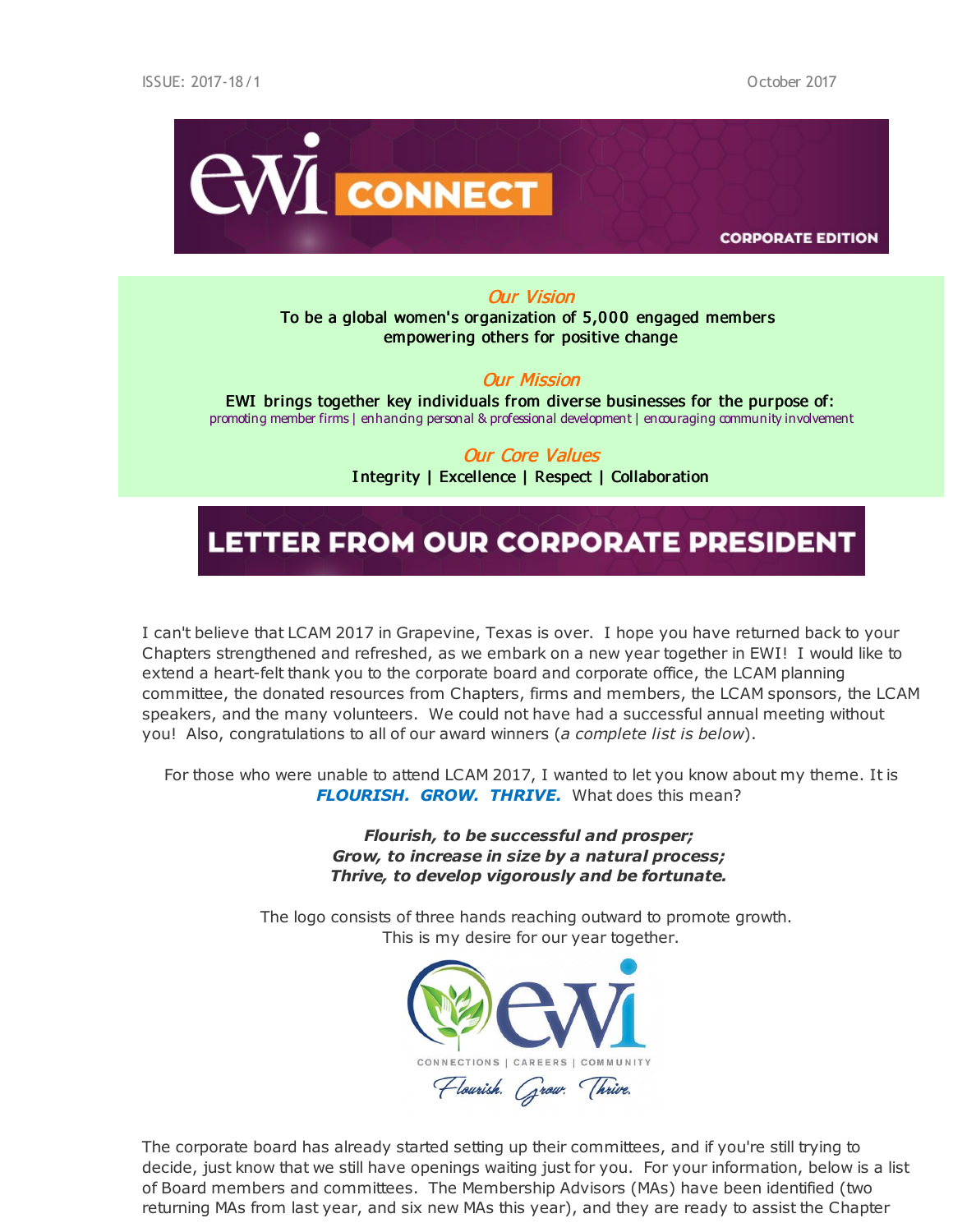Presidents. Below is a list of MAs and the Chapters they will be assisting.

During the next Presidents' call, we will discuss the results of the LCAM 2017 survey. We sent 222 surveys, and received 156 responses (which is a 70% response rate). Thank you to those who participated as this will be helpful in planning for LCAM 2018 in Raleigh, North Carolina.

This issue of the Connect is full of important information that will be helpful to you throughout this year. I would like to stress the importance of effective communication, and the fact that it works both ways. Great leaders make sure they are heard and understood, but they also recognize the importance of listening. Please keep in mind that the Corporate Board is listening to your concerns, we are working on your behalf, and we are committed to doing the best job we can for this wonderful organization. We look forward to working with all of you, so don't hesitate to contact us.



**With Gratitude,**

Cheryl Hawkins

**Cheryl Hawkins 2017-2018 EWI Corporate President**

## **CORPORATE OFFICE UPDATES**

**Phew!** What a whirlwind the past few weeks have been. The only way to describe the feeling is exhilarating and energetic! Thank you to everyone for the past 6 months while I have been in the Corporate Office and for making LCAM 2017 a wonderful success for the organization. It was so good to see everyone and I hope you are planning to join us next year as well!

I have many updates for all of you - some were announced at LCAM - and some are updates on pending projects. If you have any questions, please let us know.

### **EWI Corporate Store - ONLINE -https://www.redbubble.com/people/ewiconnect/portfolio**

We have launched a new online store for EWI branded merchandise on the Redbubble platform. Items are available for purchase online and can be ordered with both the Black/White EWI logo and the Full Color EWI logo. Items ship directly to you as well so there is no need to contact the office to order these items.

In addition - the EWI Corporate Office will offer limited supplies of EWI Membership Pins, EWI folders and EWI car decals for chapters to order. We are placing a replacement order of these items this week and should have them available for sale the first week of November. We will put a pricing sheet on the Member Information Center (MIC) for your reference when available.

### **Chapter Web Pages - NEW!!**

We have heard from chapters for some time that they would like to have the Corporate Office provide a web presence for their chapters. At LCAM 2017, we announced in Leadership Caucus that we will be providing a basic Chapter Web Page for all chapters. A form to participate was provided and we have asked all chapters to provide their contact information so we can begin to work on your web page. Development for chapters that have submitted their forms has already begun. This is a chapter benefit that all chapters need to participate in. If you need a form to fill out, please contact the office and we will forward it to you.

Additionally, if your chapter does not have a website, there is an option to update the site each month for a nominal fee with our webmaster, Bonny Steele from Helix Design. If you are interested in this option, please contact the Corporate Office for more details.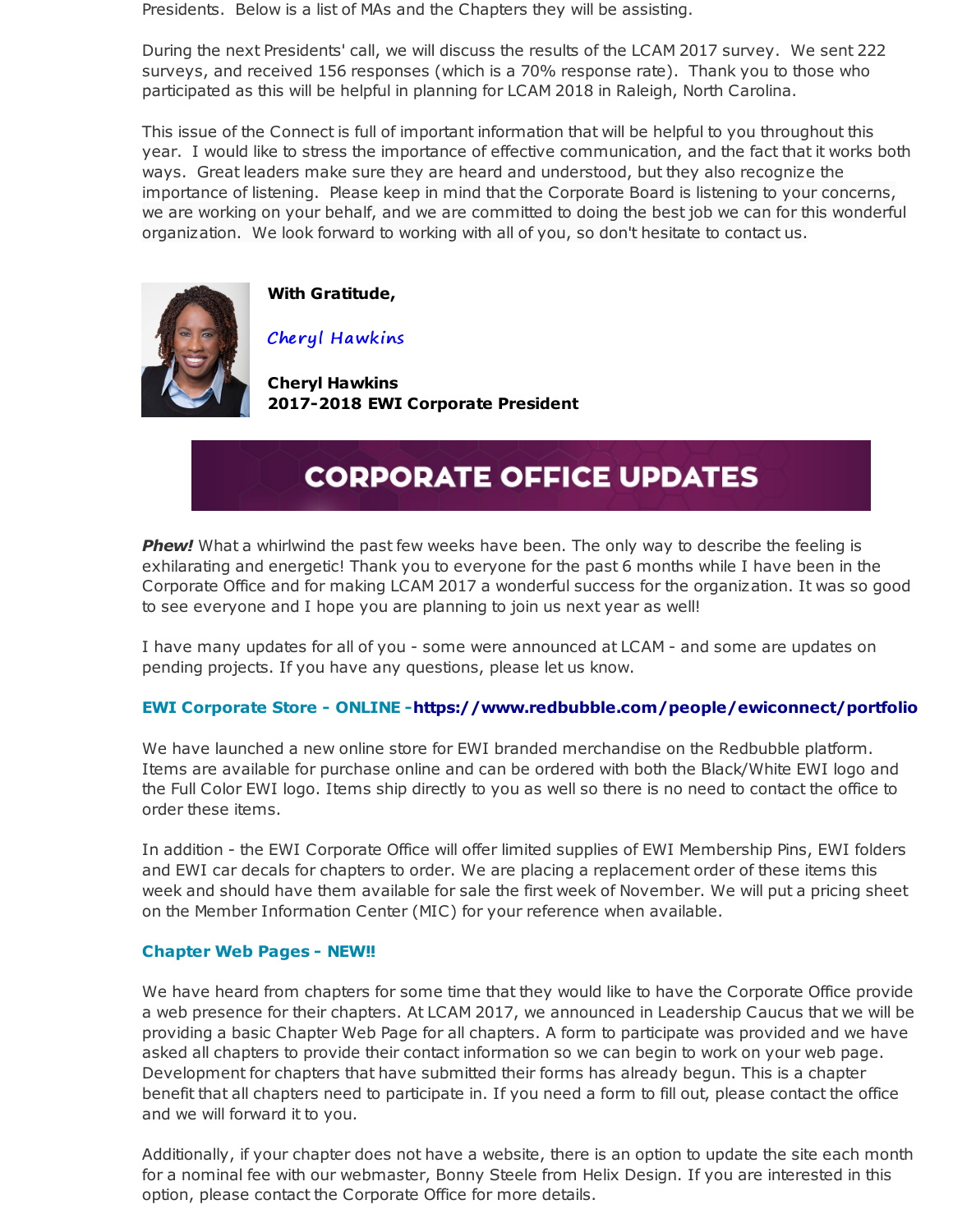#### **Membership Renewals - Corporate Billing Procedure**

The Corporate Office has streamlined the renewal billing process and improved the communication between our office, your chapter leaders and your member firms. We have enjoyed welcoming new members aboard when processing memberships and the interaction we have with member firms when they call to pay over the phone.

To clarify our corporate billing process, we want to ensure that everyone knows how the process works. All renewal invoices for a given month will be sent to members via email on the 1st of that month. Each invoice is reviewed before sending. Statements are also sent on the 1st of the month to any members that have not paid their invoices within our NET 30 days payment policy.

Chapter Board Officers are copied monthly on the chapter's ACH Reimbursement report and are provided a chapter roster to ensure that membership data is current, accurate and within good standing. ACH Reimbursement deposits have improved from the 16th of the month to the 7th of the month and will remain moving forward. Please note that if members pay the chapter and the chapter submits the dues to the office, the payment terms are still NET 30 days to be received. Membership renewals are vital to the organization and we appreciate everyone's help in submitting them promptly.

### **Academy of Leadership(AOL) Alumni Tracking**

A new feature in our database is tracking your AOL graduation year in your member profile. We have input each year that the AOL has graduated a class of students since its inception and we are asking members who have graduated to contact us with the year that they graduated so we can keep track of this data. Please email ewi@ewiconnect.com with Subject Line: AOL Graduation Year with your name, chapter and year you graduated and we will update your profile for you.

### **Testimonials for EWI Corporate Website/Facebook Reviews**

We are updating our Corporate website and would like to feature EWI Members from across our organization. If you have a testimonial that you'd like to share with us, please email ewi@ewiconnect.com with a 3-4 sentence description of why you are thriving with EWI! Please include a headshot as well!

We also encourage submitting a 5 Star rating and review on the EWI Corporate Facebook page. If you love EWI, please visit the page and tell us why! Thank you!

### **FORM 40 - Chapter Officers and Directors Notification Forms**

The office is in need of your chapter officers and directors form so we can update communication groups and make sure that we are able to keep your chapter leadership informed throughout the year ahead. To date, we have only received half of our chapter forms and kindly request that you send them to us AS SOON AS POSSIBLE! We will need to have this information by next week for our invitation to the Presidents' Call scheduled for October 25 at 2:00pm CDT. We greatly appreciate your attention to this to ensure everyone's collective success this year.

#### **Kendra Scott - Jewelry Pop-Up Shop Fundraiser at LCAM**

During LCAM 2017, we invited the local Kendra Scott jewelry store to our opening reception. Kendra's mission aligns perfectly with EWI and they helped us to do a small fundraiser with a portion of the proceeds from the evening going to our EWI BCDP funds. We are excited to report that we earned \$557.05 from a two-hour shopping event. We want to thank each and every member who made a purchase that night and we hope everyone had fun.

Please know that if you have a Kendra Scott store in your town, they have a community engagement manager who is responsible for booking events like this in their stores. Your chapter can easily set up a Pop-Up Shop event and proceeds can be made payable to your chapter BCDP accounts. For more information, please contact the EWI Corporate Office.

### **Information Posted to the Member Information Center(MIC)**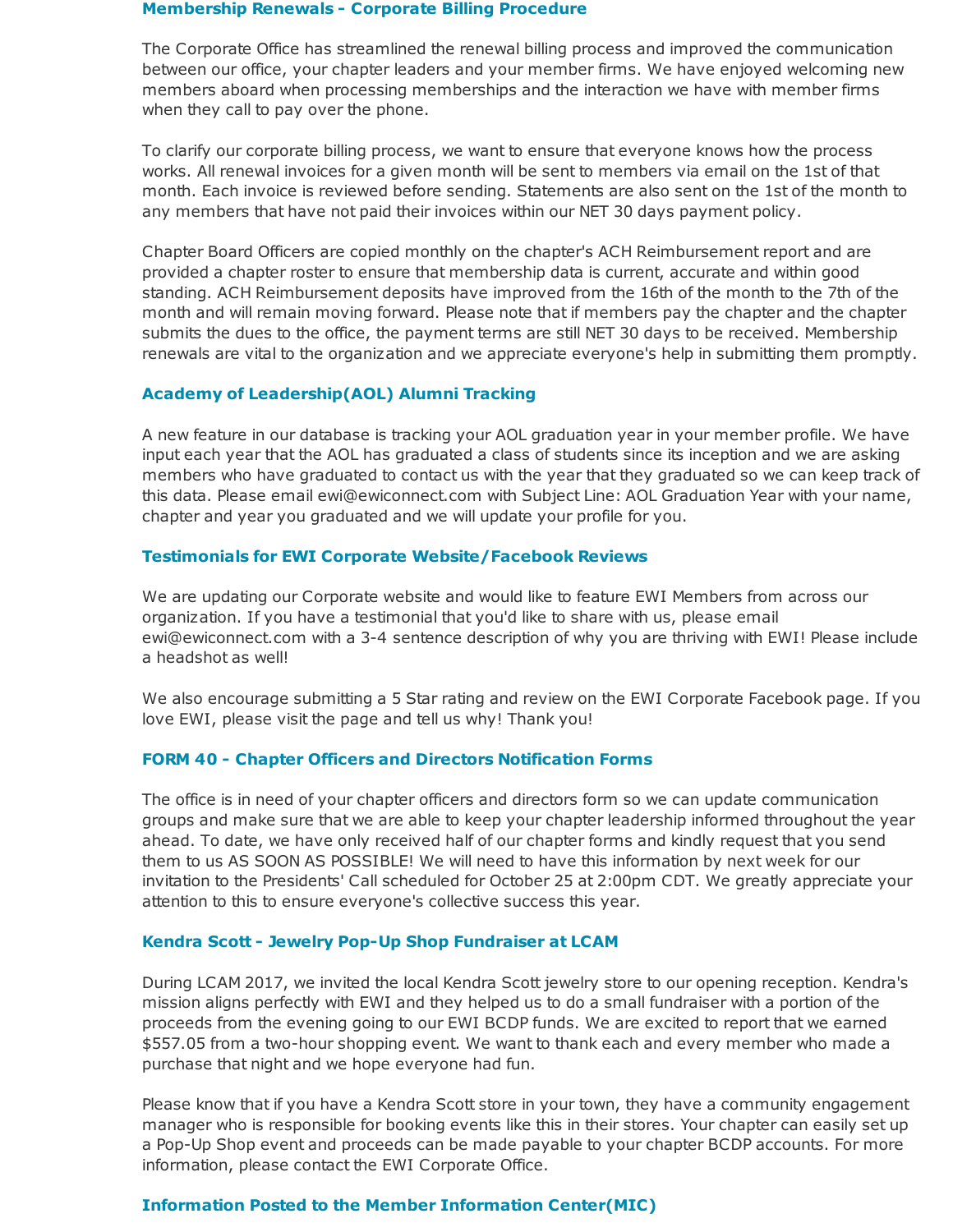- The updated 2017-2018 Dates and Deadlines calendar has been uploaded.
- We've created a Fundraising Category. We are adding ideas for fundraisers here for chapter reference. If you have one to share, please send it to the Corporate Office.
- LCAM 2017 Photos have been uploaded under Resources/LCAM 2017 Photos
- Updated copies of the Corporate and Chapter By-Laws are located under Resources/By-Laws. At the Annual Meeting, our membership voted in favor of a reduction in the number of member firms/individual members necessary to charter chapter from 25 to 15.

I look forward to staying in touch with members this year. If you need anything at all, or want to celebrate a success with us, send me an email and we'll spread the word. For new chapter board members - know that any questions you have also have answers and we will help you grow and learn as you lead this year. Talk with you all soon on an upcoming call!

### **With Gratitude -**



**Cortney Ihde** Managing Director of Operations **Executive Women International** O: 262-269-5625 E: cortney@ewiconnect.com #ewicorp #thrive #wegrowleaders #connections #careers #communities

# **CORPORATE AWARD WINNERS**

At this year's LCAM 2017, we celebrated the accomplishments of our chapters in various categories. Below are the selected winners.

### **2017 Tillie Award - EWI of Saskatoon - Satellite Chapter**

This award is presented to a chapter of the Corporate President's choosing that sets an example of how to live the EWI Vision and Mission and has achieved a high level of success throughout the year.



### **2017 Chapter of Excellence - EWI of San Diego**

This award is given to any EWI Chapter that meets the Standards of Excellence guidelines developed by EWI to create a chapter that is healthy, vital and thriving. We congratulate our chapter of excellence for their drive and perseverance in achieving this designation.

### **2017 Overall Net Membership Growth Achievement**

These chapters had net membership growth during the board year based on a percentage of growth. Congratulations! We look forward to celebrating more growth at next year's LCAM.

1% - EWI of Spokane 2% - EWI of Corpus Christi 2% - EWI of Dallas

2% - EWI of Wichita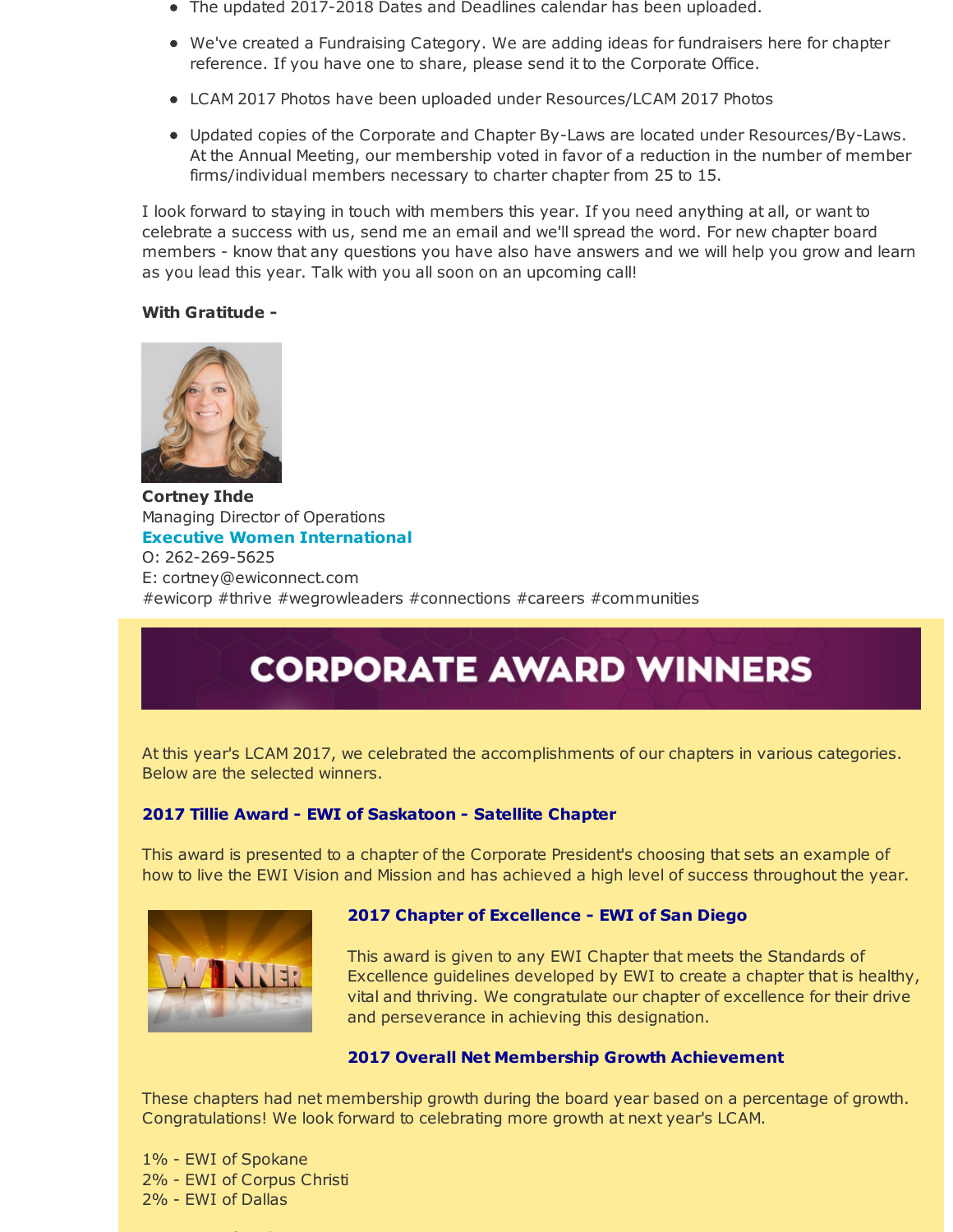- 2% EWI of Wichita 5% - EWI of Kansas City 6% - EWI of Memphis 8% - EWI of Nashville 9% - EWI of Birmingham 12% - EWI of Richmond 15% - EWI of Omaha 16% - EWI of Columbus 19% - EWI of Knoxville 26% - EWI of Tucson 28% - EWI of Pomona Valley
- 40% EWI of Kentuckiana

**March 16-18, 2018**

### **2017 Chapter Communications Award - EWI of Richmond**

Our annual communications award is given to a chapter that consistently uses EWI logos, branding, styles and social media best practices to share EWI with members, firms and the community. This year's winner was selected based on this criteria by the Corporate Awards Committee's evaluation of their submissions. We thank all chapters who submitted their communication examples for consideration.

### **Lucille Johnson Perkins(LJP) Awards**

- **Small/Medium Outstanding Member Firm Casto EWI of Columbus**
- Large Outstanding Member Firm Wayne County Community College District EWI of Detroit-Windsor
- Non-Profit Outstanding Member Firm Franklin University EWI of Columbus
- Outstanding Member Representative of the Year Lindsey Duhon, Hilcorp Energy, EWI of **Houston**

LJP Awards are given to recognize outstanding areas of support displayed within the EWI network on both Corporate and Chapter levels; to acknowledge the contributions that member firms and member representatives have made outside the EWI network in growing membership and in communicating the value and benefits of EWI; and to honor a member firm and representative that have engaged the EWI mission by enhancing personal and professional development and by encouraging community involvement. Please watch for announcements this coming Spring to nominate a member firm or representative from your chapters for these distinguished awards.

### **PRESIDENTS' CALL**

### **Wednesday, October 25, 2017 - 2:00 p.m. CDT - Save the DATE!**

Our Chapter Presidents' Call will be held on October 25 at 2:00 p.m. CDT. Each month, we have an open discussion to share best practices and exchange ideas between our chapters. October's Discussion Topic will be a review of the LCAM 2017 Survey Results.

A separate email invitation will be sent to all Chapter Presidents' with call-in information.

**If your chapter has not turned in your Chapter Officers and Board Members Form to the office, please send your form as soon as possible to ewi@ewiconnect.com to be included on the call invitation.**

## **BOARD FORUMS**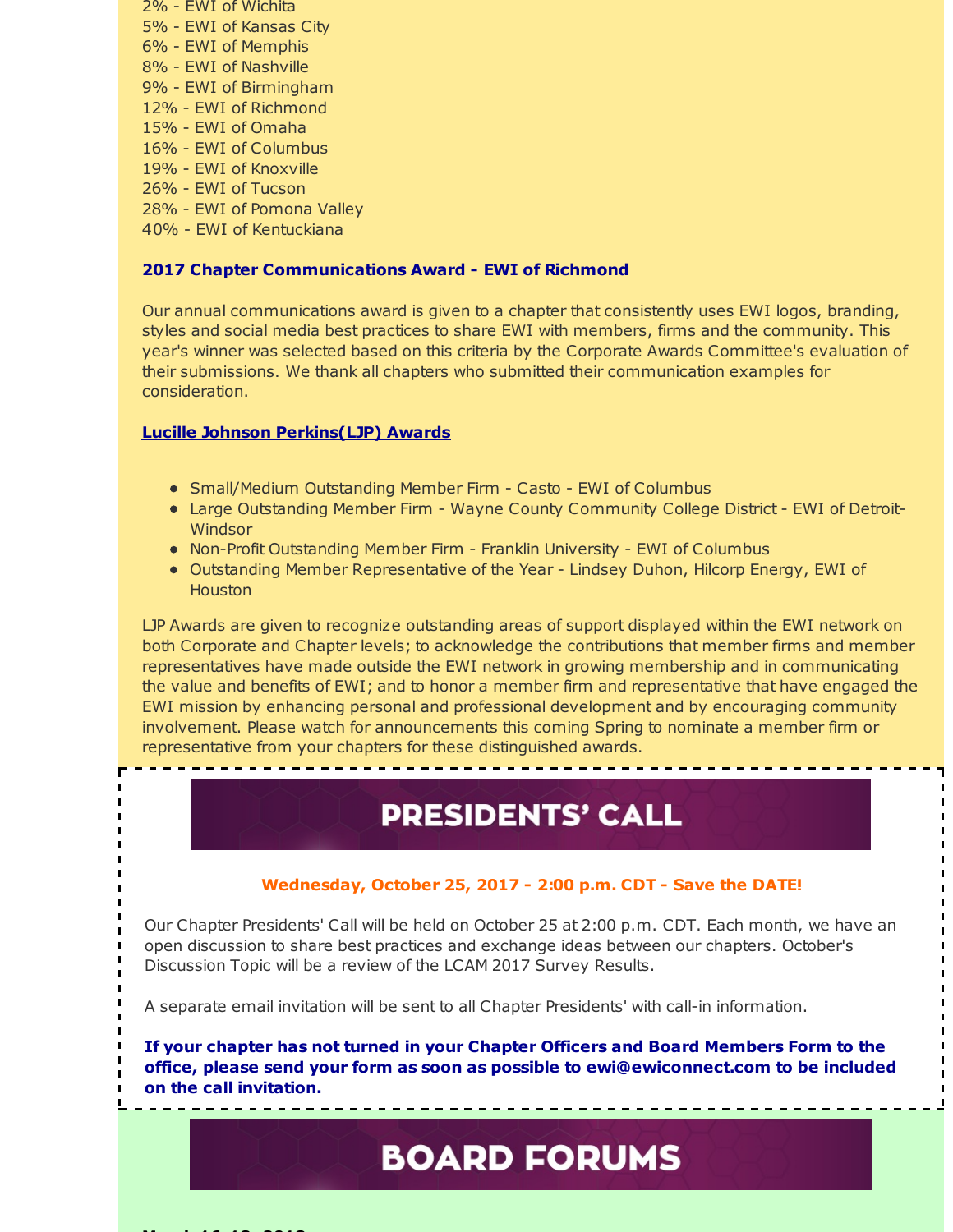**March 16-18, 2018**

**EWI of Memphis** will be hosting the Mid-South Board Forum at the Guest House at Graceland. Registration will be forthcoming. Please save the date!

### **May 4-6, 2018**

**EWI of Saskatoon - Satellite Chapter** will be hosting a Leadership Conference and Chapter Chartering Ceremony. Registration will be forthcoming. Please save the date! This date has been changed from what was announced at LCAM. Please update your calendars.

If your chapter will be hosting a Board Forum during the 2017-2018 Board year, please let us know! The *Corporate Office will provide support to any chapter forming a Board Forum through communications to members. Our goal is your success!*

# **MEMBERSHIP CAMPAIGN**

At LCAM 2017, we announced a Membership Growth contest. We will be sending a dedicated email to all members with the qualifying criteria and details within the next 2 weeks for all chapters to review. Stay tuned!



# **CORPORATE BOARD UPDATES**

Below is contact information for the 2017-2018 Corporate Board Members and our Membership Advisors. Please feel free to "connect" with any of these members throughout the year if you have questions.

### **Corporate President**

Cheryl Hawkins - ACLA - EWI of Washington DC - chawk@acla.com

### **Corporate President Elect**

Ronwyn Anderson - Individual Member - EWI of Nashville - ronwyna@aol.com

### **Corporate Secretary/Treasurer**

Christine Healy - The Printer Inc. - EWI of Des Moines - chealy1142@gmail.com

### **Board Advisor**

Jill Gaffney - Greenleaf Landscaping - EWI of Spokane - jill@greenleafwa.com **Chair: By-Laws and Nominating Committees**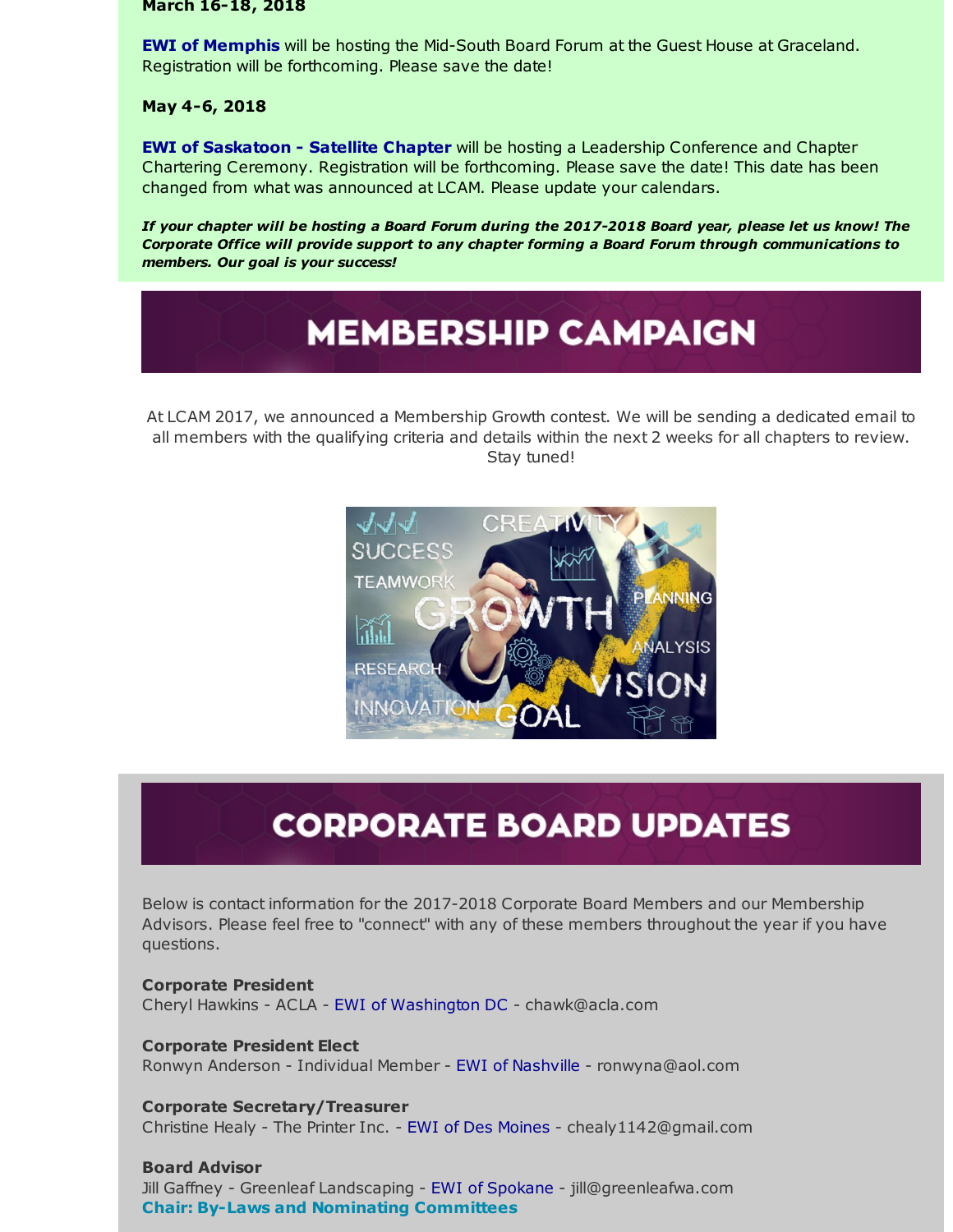### **Corporate Board Directors/Committee Liaisons**

**Nelda Tatum** - University of NC- Charlotte - EWI of Charlotte - tatumne@yahoo.com **Committee - Recruitment & Expansion**

**Maegan Brandt** - Insurance Solutions - EWI of Honolulu - maegan.brandt@yahoo.com **Committee - Marketing and Corporate Awards**

**Linda Sarancha** - Raymond James - EWI of Pomona Valley - lsarancha@me.com **Committee - Budget and LCAM 2018**

**Felicia Senter** - Tulsa Tech - EWI of Tulsa - felicia.senter@tulsatech.edu **& Christina Casiano** - Bill Miller BBQ - EWI of San Antonio - ccasiano@billmillerbbq.com **Committee - BCDP(EWISP & ASIST)**

### **Membership Advisors**

| Sue Fleming - EWI of Spokane (CHAIR)<br>sue.fleming@avistacorp.com |                                     | Wanda Sanchez - EWI of Honolulu<br>wsanchez@hdcc.com    |                  |
|--------------------------------------------------------------------|-------------------------------------|---------------------------------------------------------|------------------|
| Birmingham                                                         | Mobile                              | Charlotte                                               | Kentuckiana      |
| Chattanooga                                                        | Washington DC                       | Columbus                                                | Lehigh Valley    |
| Jackson                                                            |                                     | Harrisburg                                              | Richmond         |
| Krissie Heuer - EWI of Memphis<br>kheuer@bec-memphis.com           |                                     | Donna Gurney - EWI of Houston<br>donna.gurney@jltus.com |                  |
| Kansas City                                                        | Minneapolis                         | Oklahoma City                                           | Dallas           |
| Detroit-Windsor                                                    | Milwaukee                           | Tulsa                                                   | San Antonio      |
| Wichita                                                            |                                     | Corpus Christi                                          | <b>Nashville</b> |
|                                                                    |                                     |                                                         |                  |
|                                                                    | <b>Cheryl McCall - EWI of Omaha</b> | Vanessa Davis - EWI of San Diego                        |                  |
| cmccall@accessbank.com                                             |                                     | vanessa@broadwaysd.com                                  |                  |
|                                                                    |                                     |                                                         |                  |
| Albuquerque                                                        | <b>Colorado Springs</b>             | Western Washington                                      | Calgary          |
| Knoxville                                                          | Memphis                             | Salt Lake City                                          | Honolulu         |
| Denver                                                             | Omaha                               | Spokane                                                 |                  |
|                                                                    |                                     |                                                         |                  |
|                                                                    | Linda Allen - EWI of Corpus Christi | Amy Higgins - EWI of Spokane                            |                  |
|                                                                    | allen.linda@heb.com                 | ahiggins@zak.com                                        |                  |
| Des Moines                                                         | <b>New Orleans</b>                  | Los Angeles                                             | Phoenix          |
| <b>Huntsville</b>                                                  | Shreveport/Bossier City             | Pomona Valley                                           | Tucson           |
| Houston                                                            |                                     | San Diego                                               |                  |

# PROFESSIONAL DEVELOPMENT WEBINAR

Our Professional Development Webinar Series will continue in December. More information will be forthcoming. In October and November, we will be focusing on Chapter Leadership and Development Training Calls relative to upcoming EWI deadlines.

### **Here is our schedule of calls and topics upcoming:**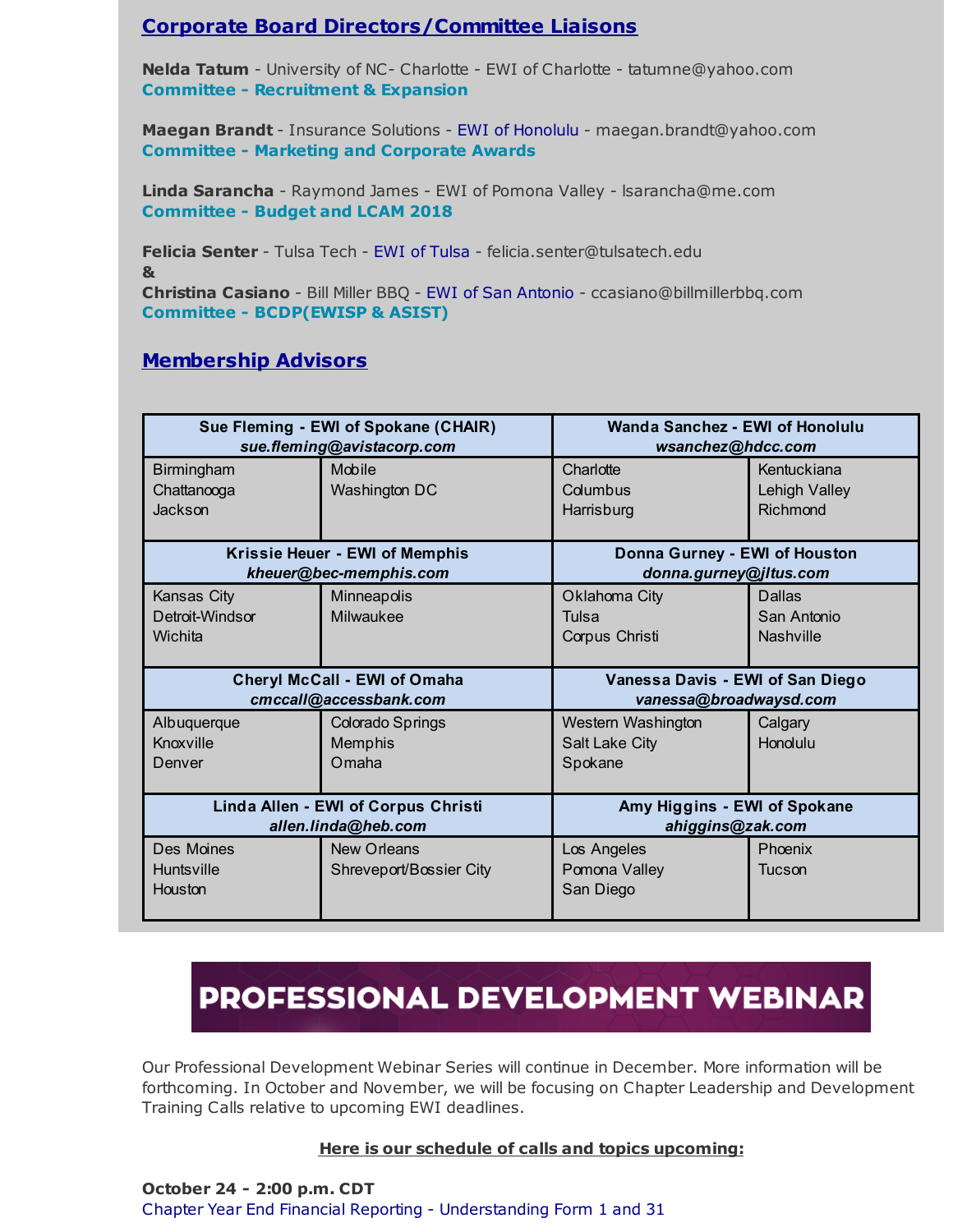This call should be attended by Chapter Presidents, President-Elects, Treasurers and members of your chapter Budget Committee to learn how to complete your chapter's year end financial reports.

Call In Information: Web: [https://zoom.us/j/3242245562](http://r20.rs6.net/tn.jsp?f=001xWglUr0zs-xNqiIMjju3kYG9xJ19yc8y74BVHIih7H52MqMm2jWlAxcpkoG1diRzAfTDh5qTOWEN_cy3wM9tOQtA6pCrCU7Vq6-jgaKxCE2_3rwoywtV9VTj5k7FchHBKx5nUA5HKLxqpjDTrf227P3J9tDXwBXaCjIHu_yB4hm4_ydsSzVNRw==&c=&ch=) Phone: US: +1 646 558 8656 or +1 669 900 6833, Meeting ID: 324 224 5562

### **November 15 - 2:00 p.m. CDT**

Membership Advisor Program - What Your Chapter Needs to Know

This call should be attended by any member of your chapter who would like to know about our Membership Advisor Program and has questions. We invite all members to join this call.

Call In Information: Web: [https://zoom.us/j/3242245562](http://r20.rs6.net/tn.jsp?f=001xWglUr0zs-xNqiIMjju3kYG9xJ19yc8y74BVHIih7H52MqMm2jWlAxcpkoG1diRzAfTDh5qTOWEN_cy3wM9tOQtA6pCrCU7Vq6-jgaKxCE2_3rwoywtV9VTj5k7FchHBKx5nUA5HKLxqpjDTrf227P3J9tDXwBXaCjIHu_yB4hm4_ydsSzVNRw==&c=&ch=) Phone: US: +1 646 558 8656 or +1 669 900 6833, Meeting ID: 324 224 5562

### **Update Regarding October's Webinar with Marja Norris**

We experienced technical difficulties during our October webinar and we want to extend our apologies to our members and to Marja. We are working with our presenter to re-record the webinar this month for members and will be sending a link to the recording to all members when it is complete. Marja will also be offering an opportunity to EWI members to purchase her book, which she will speak about in the webinar. Please watch your emails for the recording. Thank you!

# **WELCOME NEW MEMBERS**

We are happy to share our newest members with our membership! Please reach out and welcome everyone who has joined EWI. This list includes all membership changes and additions from September 14th to October 11th, 2017.

| <b>Chapter</b>                                                 | <b>Company Name</b>                        | <b>Representative Name Membership Type</b> |                         |
|----------------------------------------------------------------|--------------------------------------------|--------------------------------------------|-------------------------|
| Denver                                                         | Stream Realty Partners, DenverCyndi Murren |                                            | <b>Chapter Member</b>   |
| Collegiate - University of Abbey Combest<br><b>Missouri</b>    |                                            | <b>Abbey Combest</b>                       | <b>EWI Collegiate</b>   |
| Collegiate - University of Abbie Cox<br><b>Missouri</b>        |                                            | <b>Abbie Cox</b>                           | <b>EWI Collegiate</b>   |
| Collegiate - University of Abby Greene<br><b>Missouri</b>      |                                            | <b>Abby Greene</b>                         | <b>EWI Collegiate</b>   |
| Collegiate - University of Abigail Stewart<br><b>Missouri</b>  |                                            | <b>Abigail Stewart</b>                     | <b>EWI Collegiate</b>   |
| Collegiate - University of Addison Jaudes<br><b>Missouri</b>   |                                            | <b>Addison Kay Jaudes</b>                  | <b>EWI Collegiate</b>   |
| Collegiate - University of Aerin Hanks<br><b>Missouri</b>      |                                            | <b>Aerin Hanks</b>                         | <b>EWI Collegiate</b>   |
| Collegiate - University of Alisha Price<br><b>Missouri</b>     |                                            | Alisha Price                               | <b>EWI Collegiate</b>   |
| Collegiate - University of Allison Bujewski<br><b>Missouri</b> |                                            | Allison Bujewski                           | <b>EWI Collegiate</b>   |
| Collegiate - University of Ally Romano<br><b>Missouri</b>      |                                            | <b>Ally Romano</b>                         | <b>EWI Collegiate</b>   |
|                                                                |                                            |                                            | $T$ $M$ $T$ $C$ $N$ $L$ |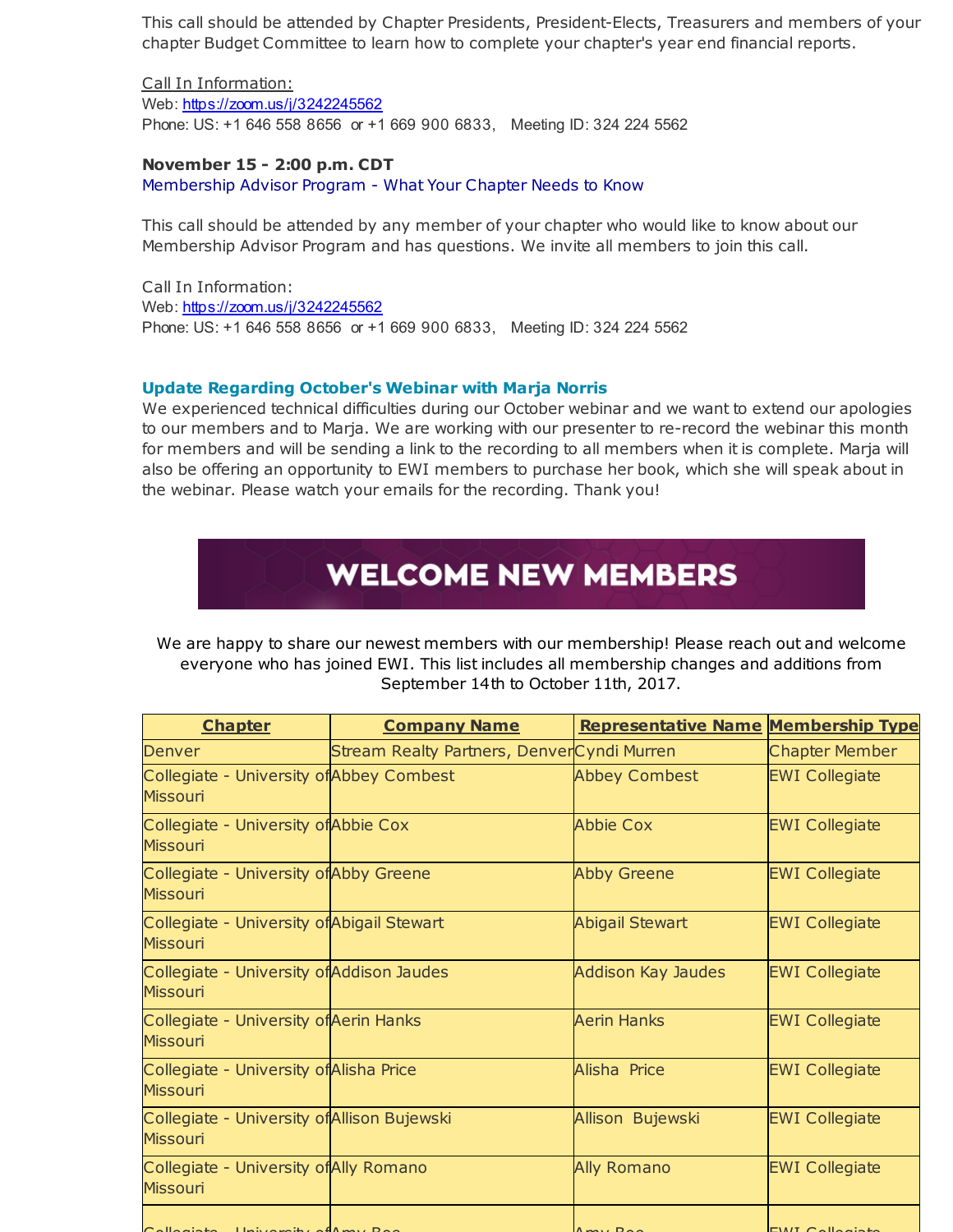| <b>Missouri</b>                                                 |                                                    |                                        |                       |
|-----------------------------------------------------------------|----------------------------------------------------|----------------------------------------|-----------------------|
| Collegiate - University of Anna Donnelly<br><b>Missouri</b>     |                                                    | <b>Anna Donnelly</b>                   | <b>EWI Collegiate</b> |
| Collegiate - University of Ashley Krekovich<br><b>Missouri</b>  |                                                    | <b>Ashley Krekovich</b>                | <b>EWI Collegiate</b> |
| Collegiate - University of Ashlyn Hoff<br><b>Missouri</b>       |                                                    | <b>Ashlyn Hoff</b>                     | <b>EWI Collegiate</b> |
| Collegiate - University of Breanna Lehane<br><b>Missouri</b>    |                                                    | <b>Breanna Lehane</b>                  | <b>EWI Collegiate</b> |
| Collegiate - University of Brooke Branham<br><b>Missouri</b>    |                                                    | <b>Brooke Branham</b>                  | <b>EWI Collegiate</b> |
| Collegiate - University of Caroline Bong<br><b>Missouri</b>     |                                                    | <b>Caroline Bong</b>                   | <b>EWI Collegiate</b> |
| Collegiate - University of Caroline Frew<br><b>Missouri</b>     |                                                    | <b>Caroline Frew</b>                   | <b>EWI Collegiate</b> |
| Collegiate - University of Conner Logsdon<br><b>Missouri</b>    |                                                    | <b>Conner Logsdon</b>                  | <b>EWI Collegiate</b> |
| <b>Missouri</b>                                                 | Collegiate - University of Danielle "Dani" Damario | Danielle "Dani" Damario EWI Collegiate |                       |
| Collegiate - University of Ellie Schoedinger<br><b>Missouri</b> |                                                    | <b>Ellie Schoedinger</b>               | <b>EWI Collegiate</b> |
| Collegiate - University of Isabella Rolfes<br><b>Missouri</b>   |                                                    | <b>Isabella Rolfes</b>                 | <b>EWI Collegiate</b> |
| Collegiate - University of Jacquelyn Karl<br><b>Missouri</b>    |                                                    | Jacquelyn Karl                         | <b>EWI Collegiate</b> |
| Collegiate - University of Jenna Larsen<br><b>Missouri</b>      |                                                    | Jenna Larsen                           | <b>EWI Collegiate</b> |
| Collegiate - University of Josie Ward<br><b>Missouri</b>        |                                                    | <b>Josie Ward</b>                      | <b>EWI Collegiate</b> |
| Collegiate - University ofKatie Innis<br><b>Missouri</b>        |                                                    | Katie Elizabeth Innis                  | <b>EWI Collegiate</b> |
| Collegiate - University of Katie Karl<br><b>Missouri</b>        |                                                    | Katie Karl                             | <b>EWI Collegiate</b> |
| Collegiate - University of Katie Morrison<br><b>Missouri</b>    |                                                    | <b>Katie Morrison</b>                  | <b>EWI Collegiate</b> |
| Collegiate - University of Katie Welborn<br><b>Missouri</b>     |                                                    | Katie Welborn                          | <b>EWI Collegiate</b> |
| Collegiate - University of Lindsey Fafoglia<br><b>Missouri</b>  |                                                    | Lindsey Fafoglia                       | <b>EWI Collegiate</b> |
| Collegiate - University of Maddie Minana<br><b>Missouri</b>     |                                                    | <b>Maddie Minana</b>                   | <b>EWI Collegiate</b> |
| Collegiate - University of Maris Parker<br><b>Missouri</b>      |                                                    | <b>Maris Parker</b>                    | <b>EWI Collegiate</b> |
| Collegiate - University of Mary Fischer<br><b>Missouri</b>      |                                                    | Mary Fischer                           | <b>EWI Collegiate</b> |
| Collegiate - University of Megan Dart<br><b>Missouri</b>        |                                                    | <b>Megan Dart</b>                      | <b>EWI Collegiate</b> |
| Collegiate - University of Natalie Dicker<br><b>Missouri</b>    |                                                    | Natalie Dicker                         | <b>EWI Collegiate</b> |
| University of Natalie Funk                                      |                                                    | Notalie Eupl                           | C                     |

Collegiate - University of Amy Boe Amy Boe EWI Collegiate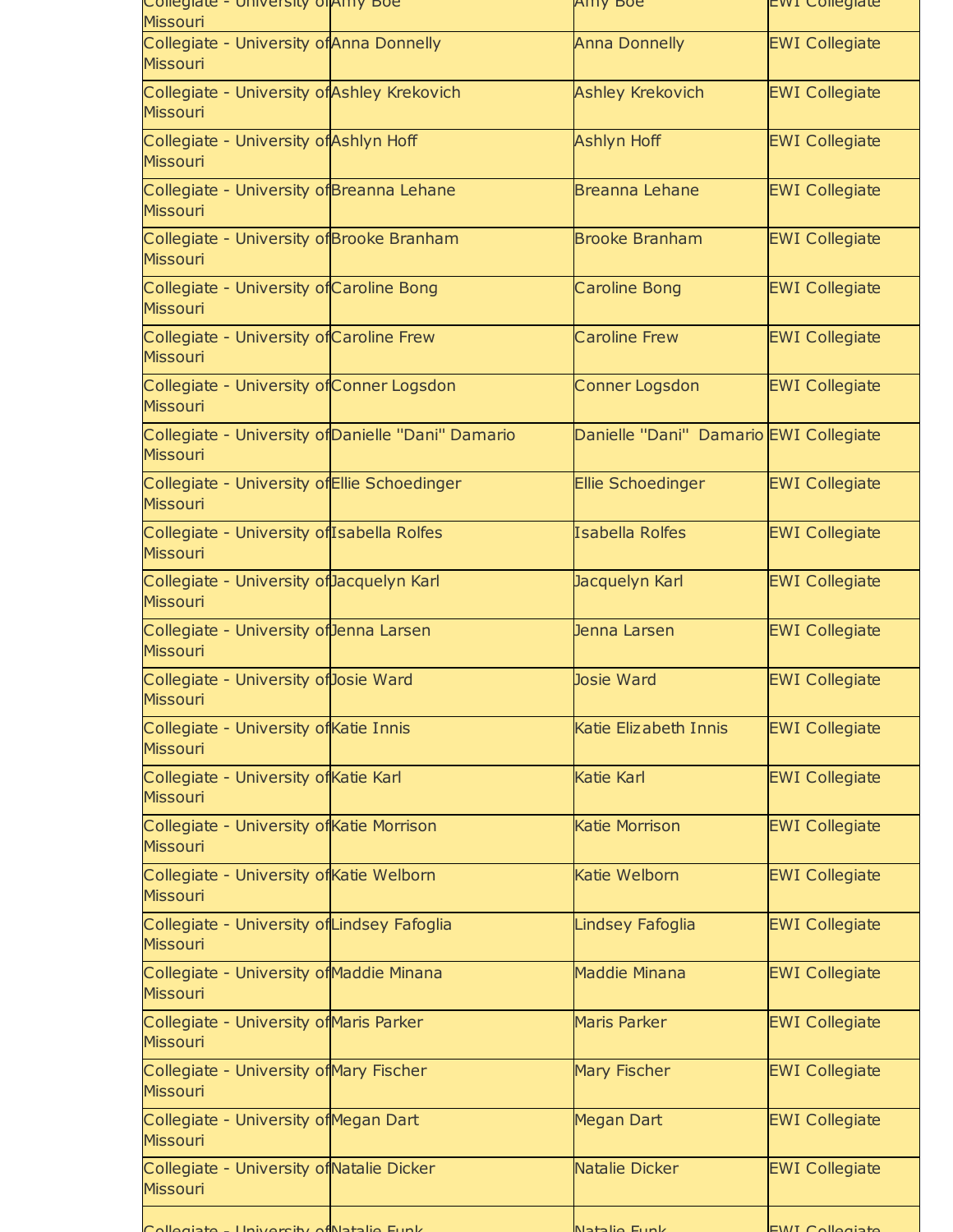| Collegiate - Onliversity Olivatalle Furik<br>Miccouri           |                            | ivatalie Furik              | cwi Comegiate            |
|-----------------------------------------------------------------|----------------------------|-----------------------------|--------------------------|
| Collegiate - University of Natalie Pelletier<br><b>Missouri</b> |                            | Natalie Pelletier           | <b>EWI Collegiate</b>    |
| Collegiate - University of Olivia Garrison<br><b>Missouri</b>   |                            | Olivia Garrison             | <b>EWI Collegiate</b>    |
| Collegiate - University of Scout Feucht<br><b>Missouri</b>      |                            | <b>Scout Feucht</b>         | <b>EWI Collegiate</b>    |
| Collegiate - University of Sydni Berry<br><b>Missouri</b>       |                            | Sydni Berry                 | <b>EWI Collegiate</b>    |
| Collegiate - University of Sydney Kalich<br><b>Missouri</b>     |                            | <b>Sydney Kalich</b>        | <b>EWI Collegiate</b>    |
| Collegiate - University of Taylor Saale<br><b>Missouri</b>      |                            | <b>Taylor Saale</b>         | <b>EWI Collegiate</b>    |
| <b>Spokane</b>                                                  | <b>ZBA Architecture</b>    | Sarah Brede                 | <b>Chapter Member</b>    |
| Oklahoma City                                                   | <b>TBS Factoring, LLC</b>  | Michelle Ferguson           | <b>Chapter Member</b>    |
| Oklahoma City                                                   | TBS Factoring, LLC         | Marissa Charness            | <b>Chapter Member</b>    |
| Milwaukee                                                       | <b>Rockwell Automation</b> | Lora Burback                | <b>Chapter Member</b>    |
| Columbus                                                        | Laine Gabriel              | Lisa Miller                 | <b>Chapter Member</b>    |
| <b>Spokane</b>                                                  | <b>Eleven8 Consulting</b>  | Lori Gibson                 | <b>Chapter Member</b>    |
| Spokane                                                         | <b>Eleven8 Consulting</b>  | Jennifer Offereins          | <b>Chapter Member</b>    |
| Collegiate - University of Morgan Brown<br><b>Missouri</b>      |                            | <b>Morgan Brown</b>         | <b>EWI Collegiate</b>    |
| <b>Nashville</b>                                                | Lisa Johnson               | Lisa Johnson                | <b>Individual Member</b> |
| <b>Denver</b>                                                   | <b>EPS-Doublet</b>         | <b>Keil-Marie Ahlbrandt</b> | <b>Chapter Member</b>    |
| <b>Tulsa</b>                                                    | <b>Wenzel Creative</b>     | Liza Wenzel                 | <b>Chapter Member</b>    |
| <b>Spokane</b>                                                  | <b>Pure Magic Media</b>    | Sarae Boyer                 | <b>Chapter Member</b>    |

# **CHAPTER ANNIVERSARIES**



Western Washington - 31 Years Memphis - 60 Years Milwaukee - 52 Years Birmingham - 57 Years Kentuckiana - 57 Years

**See what's happening on our social sites:**